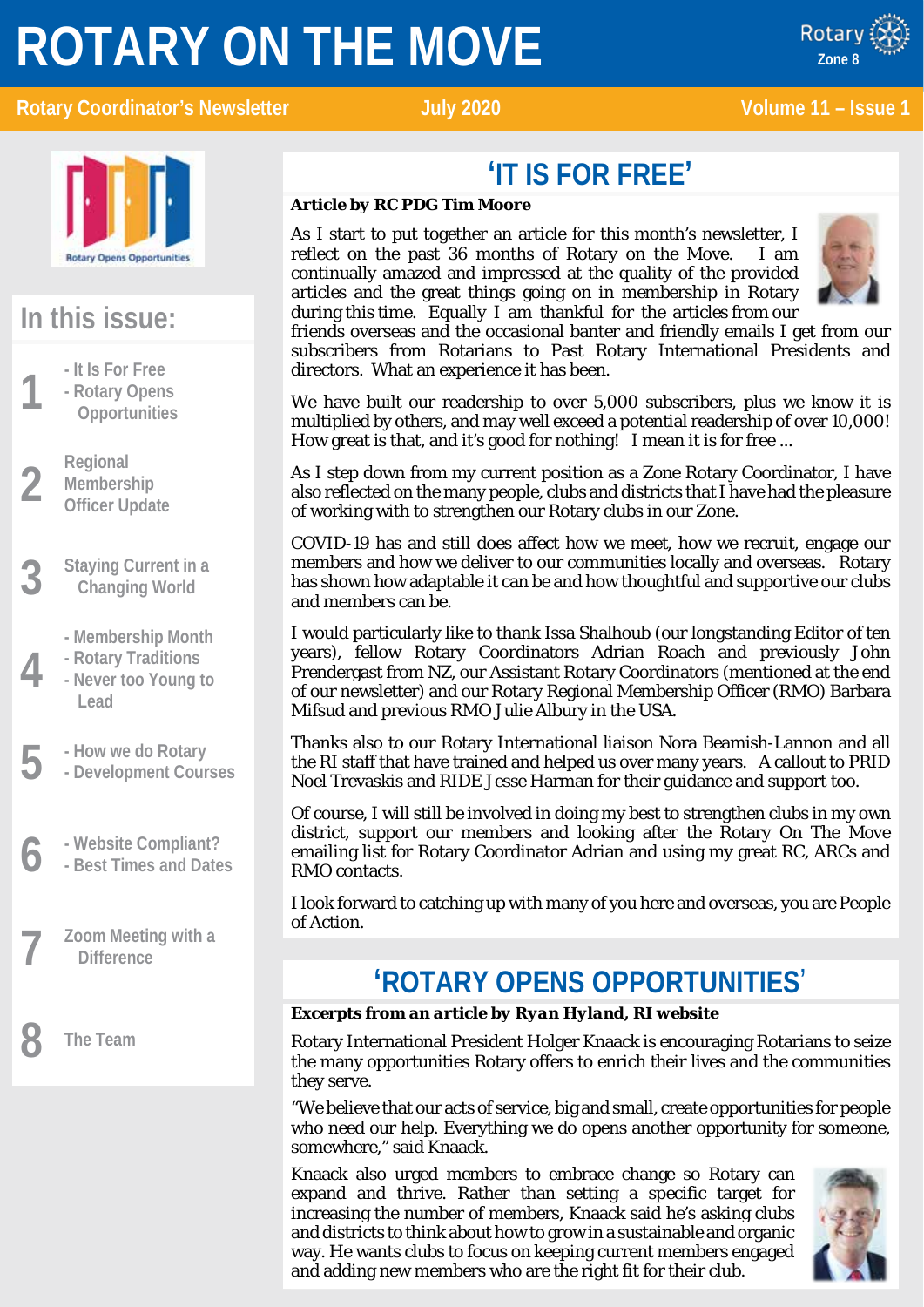# **REGIONAL MEMBERSHIP UPDATE**

*Article by Barbara Mifsud, Regional Membership Officer, Membership Development, South Pacific and Philippines Office[, barbara.mifsud@rotary.org,](mailto:barbara.mifsud@rotary.org)<https://www.facebook.com/barbara.mifsud.1>*

### **2020 Rotary Virtual Convention Breakout Sessions on Membership**

I hope you were able to join in on Rotary's first ever virtual convention! The program featured a number of sessions focusing on membership which, if you didn't catch live, you can watch the recordings of at the [Rotary Convention website.](https://www.riconvention.org/en)



- **[Using Virtual Tools to Engage Members:](https://screencast-o-matic.com/watch/cY10rhCS16)** *Featuring Rtn Kero O'Shea (D9465).*  $\mathbf{r}$
- **[Grow Rotary Through New Club Types:](https://screencast-o-matic.com/watch/cY1Z3e5nh9)**. *Facilitated by Director Nominee Jessie Harman and featuring DGE Andy Rajapakse [\(D9640\)](https://www.rotary9640.org/).*
- **[Disruptive Innovation in Rotary Clubs](https://screencast-o-matic.com/watch/cY1TYd5h4l)**
- **[Digital Trends of 2021: Using Tech to Engage Millennials](https://screencast-o-matic.com/watch/cY1OFw5jwZ)**: *Featuring Rtn Rebecca Fry [\(D9685\)](https://www.rotarydistrict9685.org.au/).*
- **Engaging Young Families with Service and Alternate Meetings**
- **Personal Growth Opportunities: Rotary's Alliance with Toastmasters**
- **[Ask the Membership Experts in Rotary Membership Resources](https://vimeo.com/channels/rotarymembership/432696867)**

### **Resources available**

- If you are preparing a PowerPoint presentation for any club or district meeting or training, make sure to use the updated Rotarian template available from the [Rotary Brand Center.](https://brandcenter.rotary.org/en-GB)
- Read Rtn Stephen Sennett's [\(Rotary E-Club of Melbourne\)](https://rotaryeclubofmelbourne.org.au/) article about how to hold a successful online changeover ceremony [here](https://blog.rotary.org/2020/05/26/holding-a-changeover-ceremony-virtually/)
- Check out [D9820'](https://www.district9820.org/)s [guide](https://www.dropbox.com/s/fs0axlnur3qfh0z/COVID-19V2.pdf?dl=0) for things to consider before resuming in-person meetings
- Enroll for the first two courses on the [Learning Centre](https://learn.rotary.org/members/learn/catalog) developed in conjunction with [Toastmasters](https://www.toastmasters.org/)  [International:](https://www.toastmasters.org/) Develop a speech and Deliver a Speech. More course to be rolled out incrementally.
- Show the [new member induction video](https://nam02.safelinks.protection.outlook.com/?url=http%3A%2F%2Fmsgfocus.rotary.org%2Fc%2F11Tf6RoT3H7UJp2An5WOaZzUBQE3&data=02%7C01%7Cbarbara.mifsud%40rotary.org%7C0ab58ef93ff344616b7008d80d60aead%7C67b4e0430afd4afb8b94bf96370c8e7f%7C1%7C0%7C637274056184942352&sdata=u3vlz6LveDqvZaKHOShzUFZHzNuzTYuIO1qVV55Gu8Y%3D&reserved=0) from Immediate Past RI President Mark Daniel Maloney if you're planning a virtual induction ceremony

### **How we Calculate Membership Numbers**

As we head towards the end of the year, remember that members added on or before 30 June will count as starting during the current Rotary year, 2019-20. Members added with 1 July effective dates will count toward the new Rotary year, 2020-21. [Click here](https://www.dropbox.com/s/nr490u2kn2e3qjo/Howe%20we%20calcute%20membership%20numbers.docx?dl=0) for more detailed information.

### **Membership Leads**

Did you know that worldwide, 60 percent of membership leads that come through [rotary.org/join](https://www.rotary.org/en/get-involved/join) are never contacted by anyone from the district they're assigned to? What an untapped opportunity to grow membership! Thanks to those who have been diligently following up. See how your region/district is doing:

[Australia, New Zealand and Pacific Islands](https://www.dropbox.com/s/6vvo3x2rh4m3mw3/20200615%20-%20Zone%208%20-%20RMO_Membership_Leads_Success_Report%20%2860%29.pdf?dl=0)

### **Membership statistics as at 31 May**

### **Comparison to 1 July**

[Worldwide](https://nam02.safelinks.protection.outlook.com/?url=http%3A%2F%2Fmsgfocus.rotary.org%2Fc%2F1fCONUeQxTvbhpk6x3Z8FbRA&data=02%7C01%7Cnerissa.dansou%40rotary.org%7Cd24859664b39489ae3e808d8089f26a0%7C67b4e0430afd4afb8b94bf96370c8e7f%7C1%7C0%7C637268826926189587&sdata=1wNxQcz3vSZViR5z5tNO37SMIIqtJGYCiri%2F0W%2FWYkk%3D&reserved=0) [Australia, New Zealand and Pacific Islands](https://www.dropbox.com/s/5b06knnw042i05d/20200615%20-%20Comparison_to_1_July%20-%202020-06-15T013217.159.pdf?dl=0)

### **Demographics** [Australia, New Zealand and Pacific Islands](https://www.dropbox.com/s/dhdfxyw23sx1ngj/20200615%20-%20Zone%208%20-%20DistrictMembershipProgressToGoal%20%2852%29.pdf?dl=0)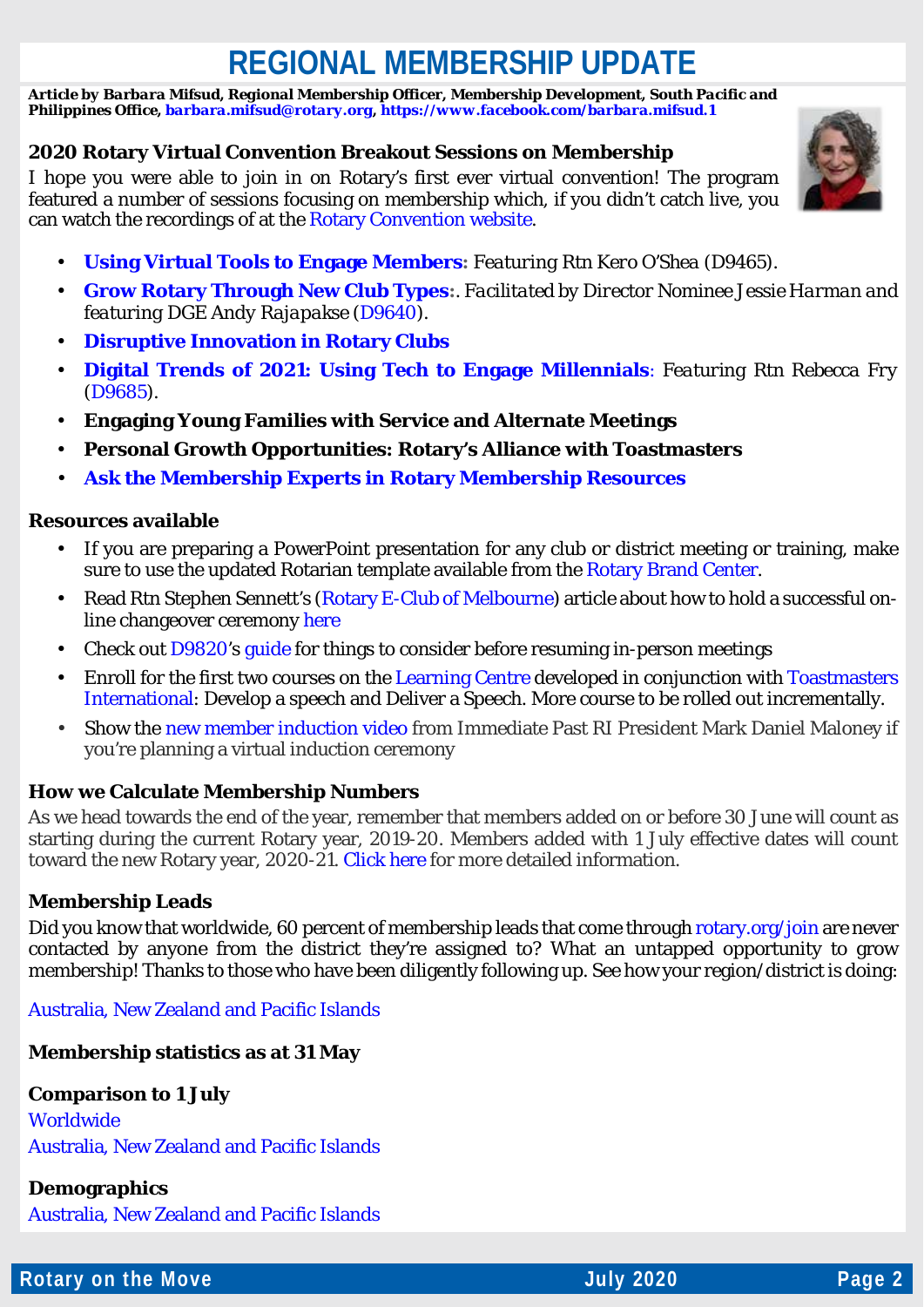### **'IF ROTARY WERE A TECHNOLOGY START-UP – STAYING CURRENT IN A CHANGING WORLD'**

### *From Distric[t 9970](https://rotarydistrict9970.org/) January 2020 Newsletter, article by Graham Dockrill*

*Graham Dockrill [\(Christchurch South Rotary\)](http://www.christchurchsouthrotary.org.nz/) is a renowned successful entrepreneur, investor and company director, focusing on the technology sector for the past 25 years. Having founded and exited several technology businesses including award winning design agency Hairy Lemon, Graham is also an Associate Professor at the University of Canterbury Centre for Entrepreneurship. He spoke at the Regeneration Conference here in Christchurch in September 2019. Here are some excerpts from his speech.*



### **So how does a start-up Become a Success Story**

While there is no one-size-fits-all blueprint for building a successful start-up, the following characteristics will provide a solid foundation. These characteristics are the one and the same for business as well as Rotary.

### **1. Is our product fit for market?**

Selling a product or service customers actually want is important. The market must be willing and able to pay for what you're selling. Seems straightforward, and obvious, yet many start-ups struggle with defining their productmarket fit. So, let's apply this to Rotary. Is our offering fit for market? When was the last time you did some research in your community, yes, we do good work, yes, we raise money for good causes and yes we make a difference? However, can we serve the community in different ways. Have we asked the question or are we making assumptions? As we all know, Rotary was founded in February 23, 1905 in downtown Chicago. To give ourselves some credit, we have been changing course ever since. The question is are we changing fast enough to not only survive but thrive?

#### **2. We start with small test markets**

Conversely, just because you've found that your product or service is appealing to a large market, doesn't mean you *should* tackle it all.

Applying this to Rotary is a little more complex, and yet the answers could be quite simple. Early Rotary (perhaps even modern Rotary) could be defined as a dominant market player. For better or worse, that market is generally Pale, Male and Stale. We have dominated that market for decades and we're very good at it. It's not a sustainable market moving forward, it served us well in the past… but it is just that… the past.

### **3. Passionate about disruption**

Successful start-ups are based on disruptive ideas. More than a buzzword, disruption is changing the status quo in an existing marketplace. Disruptive technology creates new market and value networks that eventually displace more established ones.

So how do we make Rotary disruptive? It's a very good question and requires some lateral thinking. Let's look at this another way, who are our competitors? You might say The Lions, The Masonic Lodge. Well I guess you could argue that they are our competitors, but that's not what stops someone joining Rotary. Our biggest competitor is TIME, or that's the perception.

#### **4. Foster awesome company cultures**

Within a company's first two years, 50 - 60% of their employees will probably quit, according to Forbes magazine. Their reason for quitting?

It usually comes down to poor management, which directly correlates with culture. Traditionally speaking, a culture is nothing more than a set of beliefs shared by a community.

If we want to attract new members and diversity, our clubs need to look beyond their current definitions of culture.

### **5. Take feedback seriously**

Another quality of successful start-ups is their ability to adjust to feedback.

Savvy founders form connections with mentors and advisors early on, developing relationships with those who came before them to learn from their mistakes and success.

Rotary is no different, but how well do we take feedback?

#### **6. Have focus**

When starting from the ground up, especially with a small team, it's easy to take on too many projects at once. Unfortunately, this can kill your start-up and as we well know, put pressure on a Rotary Club. While we at Rotary may not be looking for rapid growth, it's important that each club finds its focus. The more focused we become the more successful we will be in our communities.

#### **7. Build engaged communities**

The most successful start-ups think beyond customer acquisition and work toward community building. Unable to rely on decades of brand loyalty, like their established counterparts, they roll up their sleeves and engage their target markets. And that is exactly what has made Rotary successful and will continue to do so in the decades to come. It's about grass roots, community bbq, car washes and any number of other fundraising activities that bring us together as one.

But let's not take that for granted! We say that we represent our communities, but are we representative of our community? Do our club demographics represent the world in which we live?

### **How do you figure out what your community values? Ask.**

For a copy of Graham's speech in its entirety please email rotary district 9970@gmail.com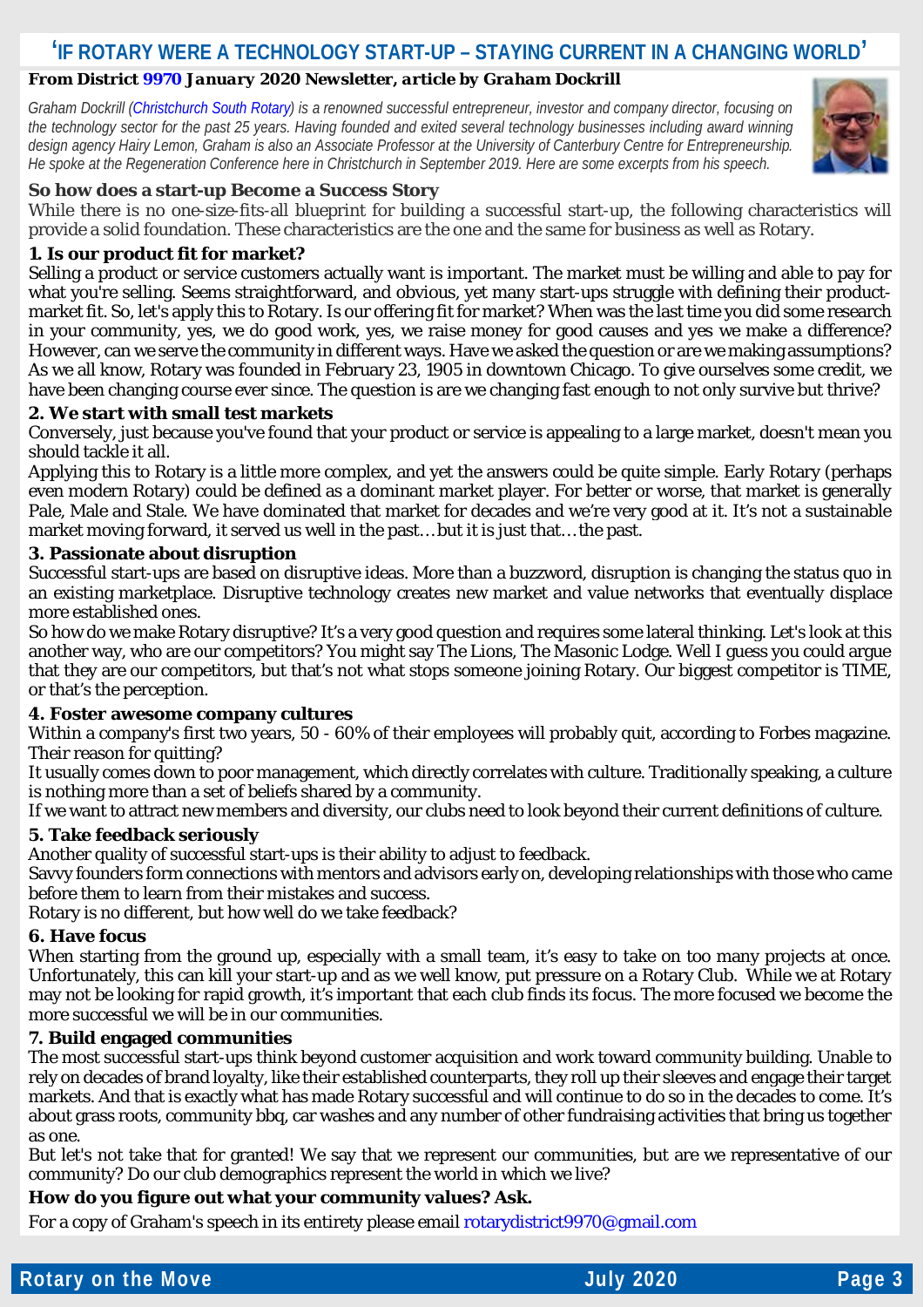### **'EVERY MONTH IS MEMBERSHIP MONTH'**

### *Extracts from articles by Bill Robson, Rotary Coordinator, Zone 24 West. From Beyond Borders, Nov 2019 and June 2020 Newsletter of RI Zones 24 & 32*

We must "Grow Rotary" and this is the challenge given to us by both our President and our Director.

… There are several tools to help with diversity, finding new members, retention and enhancing the club experience. Check them out here: Membership Assessment Tools <https://my.rotary.org/document/membershipassessment-tools>

In addition, there have been many changes recently regarding what constitutes a club and what constitutes a meeting. Here are some FAQ's to help clarify these items[. https://my.rotary.org/en/club-flexibility-faq](https://my.rotary.org/en/club-flexibility-faq)

… I know I am "preaching" to the choir, but we all need to be reminded at times that in order to "Grow Rotary" we must work in harmony. Membership drives Foundation which drives projects and programs which drives Public Image which drives membership etc. etc. etc. (to quote from The King and I").

To make this work we MUST:

- $\mathbf{r}$ Assess our clubs
- Engage current members
- Connect with prospective members
- Follow up on our membership leads
- Make new members feel welcome
- Find ideas to strengthen your club
- Stay current

### **'ROTARY TRADITIONS'**

Does your club have its own traditions? Many do! Over the years, traditions develop, mutate and sometimes disappear altogether. Does your club sing, do you recite the Four Way Test or the Pledge of Allegiance? Do you have a prayer or a thought for the day or even a Rotary Moment? Have Sergeant's session …

Traditions can be flexible, sometimes fleeting and even on occasion a hindrance. Be aware of your club's makeup and don't let them become a hindrance to new members.

The Rotary Club of Crawley in Western Australia, whose membership is one of the fastest growing and most diverse. They no longer sing the national anthem or fine their members. Some tradition is important, but too much time spent on these rituals may prevent a younger member from feeling at home in your club.

### **'NEVER TOO YOUNG TO LEAD'**

*Article by Kim Lisagor Bisheff, story originally appeared in the May 2020 issue of [The Rotarian](https://my.rotary.org/en/news-media/magazines/rotarian) magazine.*

Six Rotarians revealed the secrets of balancing family and work that allowed them to take on the role of district governor before turning 50, Shia Smart is one of them.

### **Shia Smart - District [9810,](https://www.9810rotary.org.au/) Australia |** *41 clubs; 1,128 members*



Shia Smart joined Rotary when her son, Flynn, was four months old. "So effectively he's only known Rotary," she says. "He's been brought up with it." Now 15, Flynn travels with his mother to district functions and has logged more meeting hours than many adult Rotarians.

During the same period, Smart, who lives about 15 miles east of Melbourne, was developing her career as an IT business analyst. "I've always worked for other people," she says. "I've had flexible working arrangements, but I've never been in a position where I control what I do or where I'm going."

So how did a working mom become a Rotary district governor? Club culture played a significant role, says Smart, 49. She's a charter member of th[e Rotary Club of Mont Albert & Surrey Hills,](https://www.rotarymash.org.au/) which enacted policies that encouraged working parents to rise through the Rotary ranks: They welcomed children at meetings, relaxed attendance requirements, and scheduled board meetings outside business hours.

That culture empowered Smart to shape her year as district governor to accommodate her job and her responsibilities as a parent. Her first move upon learning that she would become DG was to get her son's school calendar so she could schedule club visits and meetings accordingly. And when she got a new job just before the start of her term, she set her schedule to make it work. "I said, 'I need all these days off for Rotary,' " and her new employer assented. "I have been very lucky that Rotary is so structured and organized."

Every step of the way, Smart says, she has made an effort to communicate with colleagues, friends, and family about her Rotary life. "It's amazing how accommodating people can be when you explain things," she says. "Take people on the journey with you, and you will find they are very supportive."

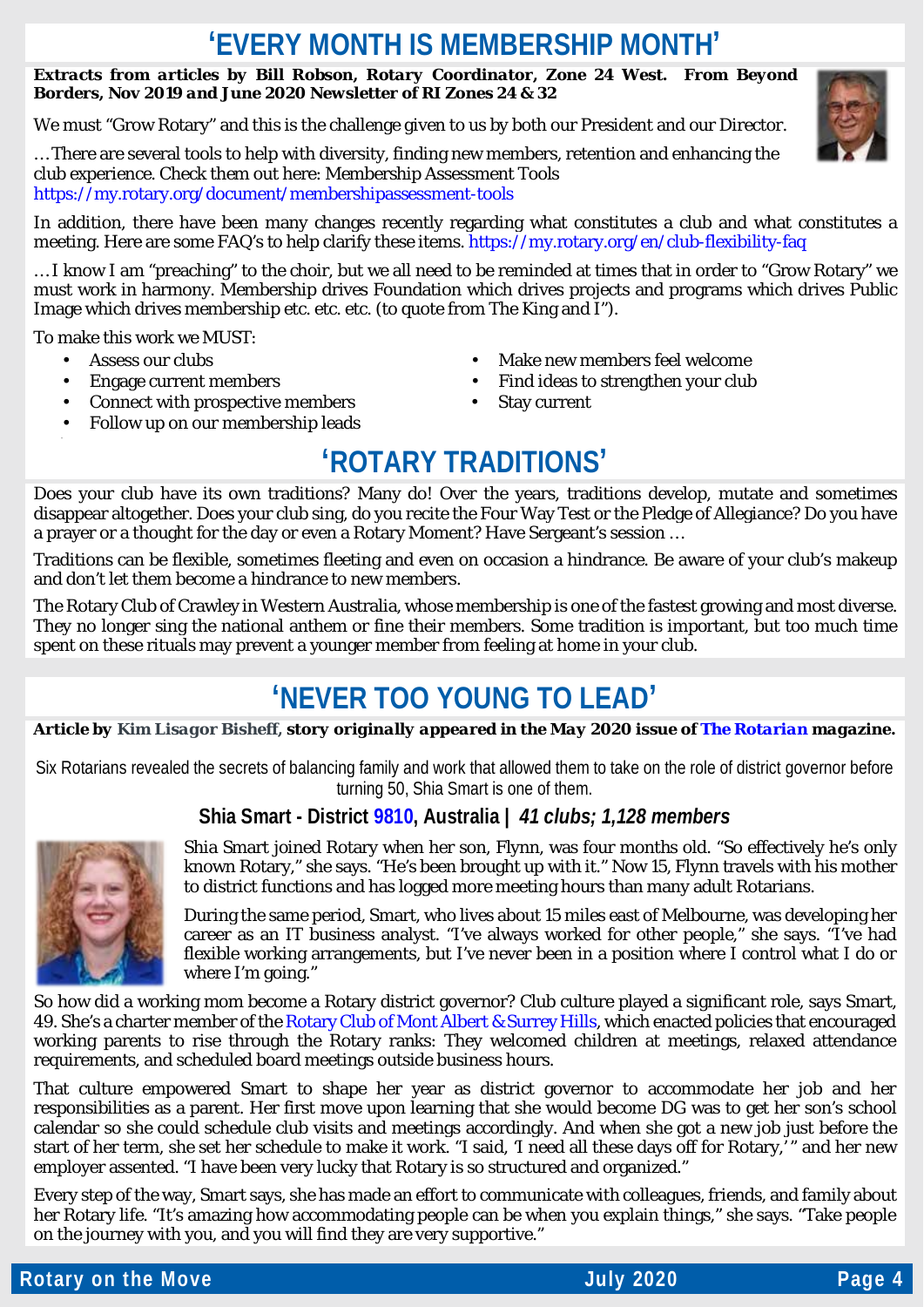### **'WILL CORONAVIRUS CHANGE HOW WE DO ROTARY?'**

### *Article by ARC PDG Brian Coffey*

When the Coronavirus hit, Rotary International put the health and safety of all members to the fore, quickly recommending that Districts and Clubs cancel or postpone their meetings and events and meet virtually. To most of us 'virtual meetings' was a new world.



Rotary clubs everywhere wrestled with the question, 'How do we maintain membership engagement during the pandemic?'

We will soon know if the support worked. Rotary leaders identified the need for a strong and significant online presence in the absence of 'in person' meetings, as well as information on hosting virtual club meetings in the 'Learning Center' supplemented by several other ideas offered to clubs to maintain regular communication with members – particularly vulnerable Rotarians in our Clubs, District or Zone.

Forced isolation and self-quarantine, highlighted the need to stay connected with others in our community for our mental wellbeing.

All reports are that our members largely accepted the change and virtual meetings have been a success. Virtual Conferences, Conventions, Changeovers, Training and Institutes are now on the radar. Some of the evolution from the virus includes:

**Hybrid Clubs:** offer the flexibility of a combination of meetings including face to face, virtual, social and a project based activity – the variety may be more appealing, and the cost of attending meetings, a major deterrent to some members, will surely decrease.

**Training:** Many Districts are busy creating innovative online District Training Assembly programs. The Rotary International Learning Center catalogue has an extensive list of courses, covering all aspects of Rotary positions, disciplines, projects and initiatives that you can learn by subject, job or even develop your life skills in an easy to connect format, in your own time.

**Projects:** ALL international travel by RAWCS Project Volunteer Teams was immediately and remains suspended until further notice in line with the legislative requirements and advice of the Government. Despite this, our Rotarians came up with some revolutionary ways to reach out with service projects and taking action in their communities to help those in need.

**Fundraising:** All charities are going to be stretched with lots of fundraising events and opportunities cancelled. The Rotary Foundation and local communities will take a big hit.

**Volunteer Safety:** it is crucial to ensure volunteers are equipped with everything they need to stay safe and healthy during this crisis. The vulnerable or ill should be excused. Those assisting need to be provided with Safety Supplies outlined by your local government including masks, gloves, and hand sanitizer.

**Membership:** Clubs should have strategies to support members to stay on, including financial support if needed. The drought, bushfires and COVID-19 pandemic have shown heartening solidarity in volunteering - something each District should look at for the opportunity of maintaining as the threat lessens. The huge group of volunteers have a sense of solidarity from joining others in working towards a common purpose. These volunteers felt comfort, increased confidence and self-esteem, satisfaction, connectivity, and learned new skills. There is a sizable, potentially untapped, set of individuals who played critical roles, for us to draw on.

**Marketing and Promotion:** Share your Clubs good news stories and keep people and members informed when you plan to resume in a 'normal', or perhaps the hybrid format – new opportunities are open.

### **'LEADERSHIP DEVELOPMENT COURSES IN ROTARY'S LEARNING CENTRE'**

### *From Rotary South Pacific and Philippines Office, Regional Bulletin May 2020*

As Rotary clubs continue to explore ways to offer unique and interesting development opportunities to their members, we are happy to share new online courses that members can access to enhance their presentation skills. As part of Rotary's alliance with Toastmasters, the first two courses in our new leadership and communication series are now available in the Learning Center:

- • [Develop a speech](https://my.rotary.org/learn?deep-link=https%3A//learn.rotary.org/members/learn/course/internal/view/elearning/701/toastmasters-speech-development) Learn how to organize a speech that leaves a lasting impression on your audience.
- • [Deliver a speech](https://my.rotary.org/learn?deep-link=https%3A//learn.rotary.org/members/learn/course/internal/view/elearning/800/toastmasters-speech-delivery) Explore and practice the effect your voice and body language can have when giving a speech.

These courses were developed by Toastmasters International. They include assignments to help you put your new skills into practice and peer evaluations to help you grow through collaboration[. Watch this video](https://youtu.be/uVrpTyMT8og) to learn more and share with district and club leaders to use during a club meeting or for personal and professional development.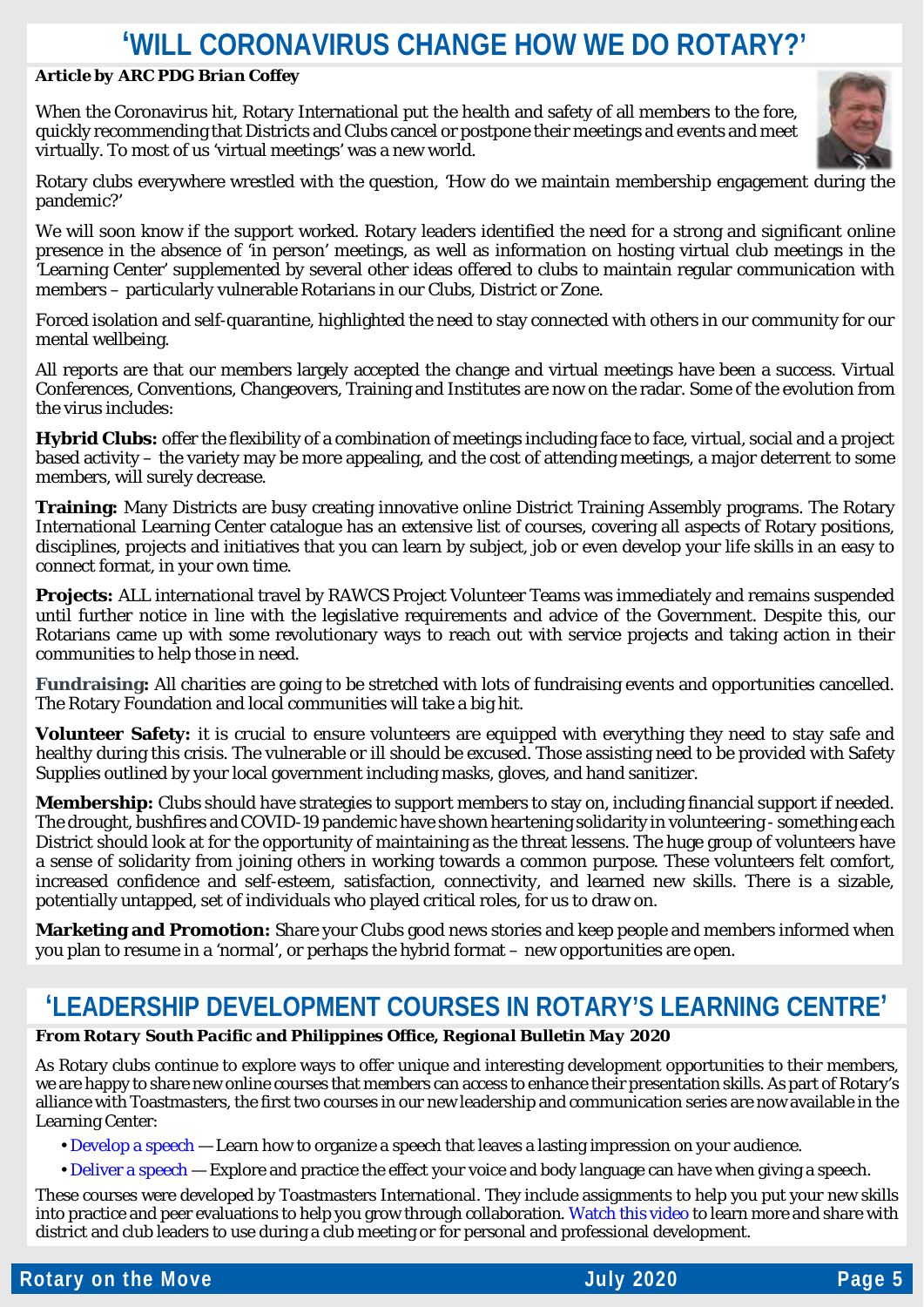### 'IS YOUR CLUB WEBSITE ROTARY COMPLIANT?'

#### *Extracts from an article from June 2020 RDU by PDG Gina Growden and PDG Liz Courtney, Public Image Coordinator*

**ONE** of the easiest and most effective ways to raise our public image is to ensure we always use the correct Rotary branding.

Rotary International has given a directive to each current and incoming district governor around the world to ensure their promotional material - particularly their website and social media pages - is compliant in displayingthe correct Rotary branding bythe endof June 2020.As itisseven years since the 'new' logo was introduced, this directive is quite reasonable, and there is now an expectation that all clubs will follow suit.

Local research indicates almost half of all clubs in Zone 8 do not have the correct (personalised) logo displayed on their website, so there is still plenty of work to be done! Although most clubs are no longer using the old blue and gold wheel, the variety of non-compliant logos is quite staggering. Creativity is a great attribute, and Rotarians are well-known to have this talent. However, it is not acceptable to be creative with our official Rotary logo!

Becoming compliant is simple. If the logo you are displaying is not able to be developed using the logo creator template in the Brand Centre at rotary.org, it is not acceptable.

Go into the Rotary Learning Centre and take the 15-minute course 'Strengthening Rotary's Brand', which will help broaden your knowledge around branding.These resources in the Learning Centre will ensure clubs and districts are champions for our brand.

As an example, McDonald's has created a brand that's recognised worldwide because all restaurants use the McDonald's brand correctly. They benefit from this instant recognition. Rotary and Rotaract clubs can benefit too if we all consistently and correctly use Rotary's logos, fonts, colours and good photography to strengthen our brand.

### **'WHAT ARE THE BEST TIMES AND DATES TO GET THE ROTARY MESSAGES OUT ON SOCIAL MEDIA?'**

### *Article by Nikki Mederos, PDG, Rotary Public Image Chair, Zone 32*

Social Media continues to expand, and it hasn't reached its peak yet. It is necessary, it's powerful and it will continue to influence our daily lives for decades to come. It's also the best free marketing tool available…it will help us grow Rotary – by announcing events, enticing membership and helping us expand our foundation. But what are the best times and dates to get the messages out?

### **FACEBOOK (still number one world-wide)**

For maximum exposure, the best time to post during the week is between **1 p.m. and 4 p.m.** That's likely because many Facebook users browse on their desktops and check it during downtime at work. The single best time to post on Facebook on a Sunday at 3 p.m.

The best days to post on Facebook are **Thursday, Friday, Saturday and Sunday**. Tuesday is the worst day to post on Facebook.

Weekends get the highest level of engagement on Facebook.

### **TWITTER**

The best time to post is during the lunch hour of **12 p.m. to 1 p.m.** Scheduling posts just before lunch works well too. Workdays tend to get the highest level of engagement on Twitter.

Posting at lunch everyday Monday to Friday can help you increase social media engagement.

**Wednesday** is the best day to post on Twitter. Weekends are the worst days to post on Twitter.

### **INSTAGRAM**

The best time to post is during lunch **(11 a.m. to 1 p.m.)** and the evening, after work **(7 p.m. to 9 p.m.).** Most Instagrammers log in via mobile, so they tend to avoid browsing during work hours. The best days to post on Instagram are **Monday, Wednesday and Thursday**. Sunday is the worst day to post on Instagram, though the best time to post on Instagram on Saturday is 5 p.m. Wednesdays get the highest level of engagement on Instagram.

### **PUBLISH VIDEOS ON YOUTUBE**

The best time to post on YouTube tends to be early afternoon between **12 p.m. and 4 p.m.** That's because most viewers watch videos in the evening, so you'll want to have your videos indexed by then.

**Thursdays and Fridays** tend to be the best days to post on YouTube.

Most viewers watch YouTube on the weekend so feel free to post on Saturdays and Sundays in the early morning around 9 a.m. and 11 a.m.





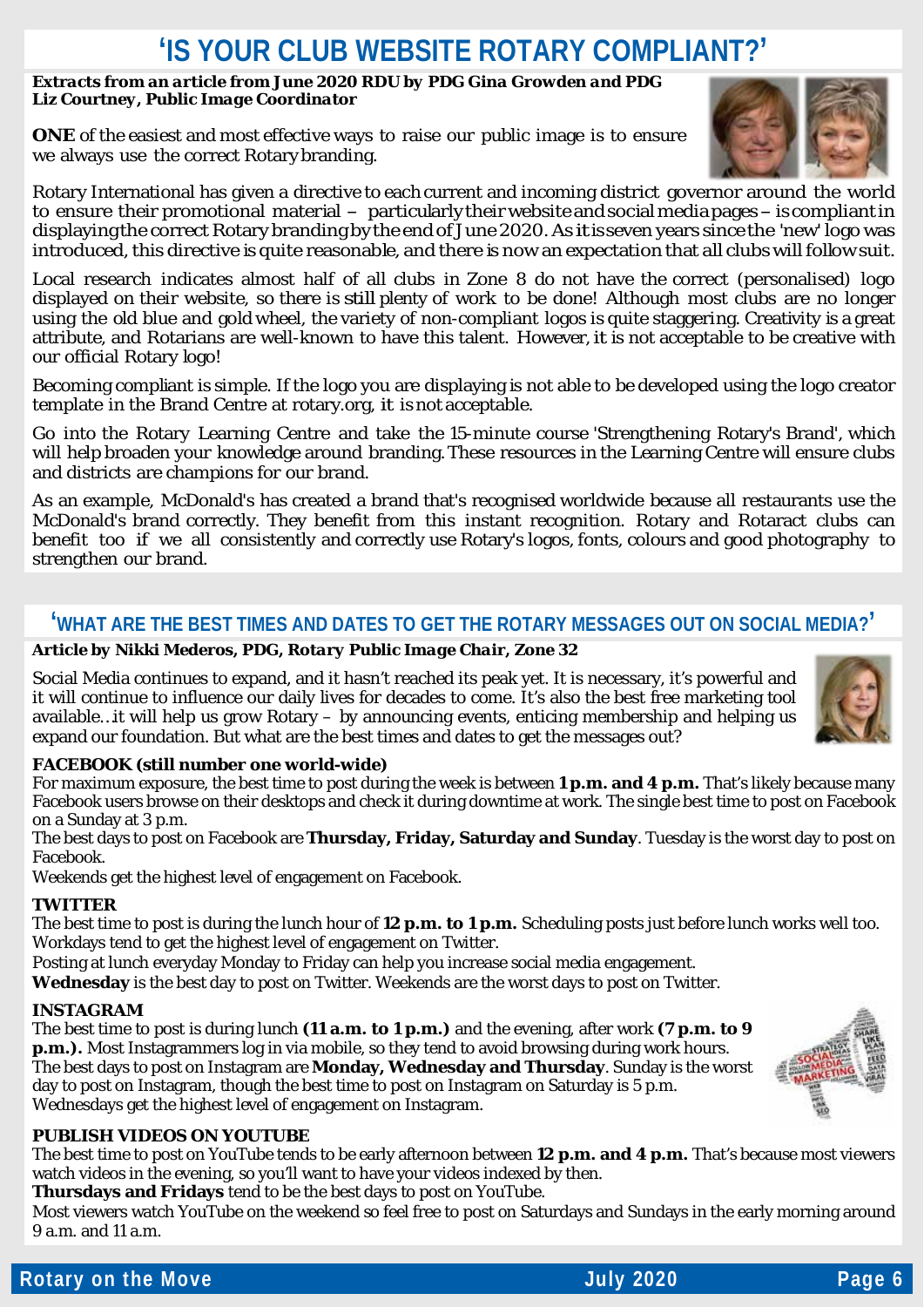### **'ZOOM MEETING WITH A DIFFERENCE!'**

### *Article by ARC PDG Karen Purdue*

The Invercargill Sunrise club in D9980, decided they wanted Zoom meetings to have a "different" flavour to meeting in person.

Different it was! Here's an extract from the Club Bulletin after week 1!

"Invercargill Sunrise Rotary had a first, a Zoom Meeting.

Due to the current COVID-19 restrictions we are unable to meet as usual, so President Mike initiated a Zoom Meeting. Members of varying "tech" abilities managed to navigate the process and we enjoyed the opportunity for some face time with one another in the luxury of our own "bubbles."

Caption quotes from the morning:

- "How come I can't see many people"
- "Think I could live on the Pension now" "Didn't realize how much I spent on coffees when I can't get them"<br>• "Love your Easter Ears, Karen"

• From an over 70yr old about supermarkets "Even worse when you're over 70 and not sure that you should be there"

- "This is a test for retirement" "Who have I lost" early leavers
- 

• "Where are you Christine" "perhaps she has gone to get dressed"

Instead of the "normal" Rotary duties, new Zoom duties were introduced:

### **1. Breakfast at my house**

This segment is a pre-prepared short video clip/photo essay from a member in the format of a cooking show about the preparation of their breakfast. Talented members may wish to do it in the form of Jamie Oliver, Gordon Ramsay, Allison Holst or whomever takes their fancy...

### **2. My favourite room to visit**

This is the travel segment of the meeting where we watch a pre-prepared video clip where a club member does a tour of their favourite part of their lockdown bubble whether that be a room in their house, a place in their garden, or part of their walk.

### **3. This week on Netflix (Neon, lightbox, Disney, Apple TV, Amazon Prime...)**

Member present a review of their favourite discovery on the gogglebox. Does not need to be pre-recorded.

### **4. Bookworm corner**

This segment is not a review. It is the opportunity for a club member to read something to the group whether that be prose, poem, column (satirical or otherwise), song lyrics, joke, really anything goes...

### **5. I'm listening to ...**

This is the opportunity to share your favourite music with the group.

### **6. I'm learning about ...**

For those who are taking this lockdown opportunity to improve themselves in some way to let the rest of us know about what is available whether that is podcasts, webinars, self-help books.

#### **7. Keeping active at home**

An opportunity to share any gem of insight into how you keep active/sane at home.

It became a real competition, with video's, music, special poems and who could cook the perfect breakfast!

The BEST outcome was that Rotarians had heaps of fun (as you can see from the screenshot) and felt they got to know each other better than they have the opportunity to do at a "normal" meeting!

Of course, since Sunrise have been able to meet again, we have noticed an increase in meeting attendance.

I wonder WHY?

Check them out on Facebook: [Rotary Club of Invercargill Sunrise.](https://www.facebook.com/InvercargillSunriseRotary/)

### **SHARE YOUR CLUB OR DISTRICT SERVICE PROJECT AND MEMBERSHIP BEST PRACTICES.**

We would like to hear from Clubs or Districts telling us what they have done. Please include a summary, contact details, a couple of captioned photos, and email to **[Issa Shalhoub](mailto:drissa@bigpond.com)**, this Newsletter's editor*.*

We also would like readers to share their experiences and stories on Best Practices in their Clubs and what has worked for their Clubs in gaining new members and also what has helped in keeping members.